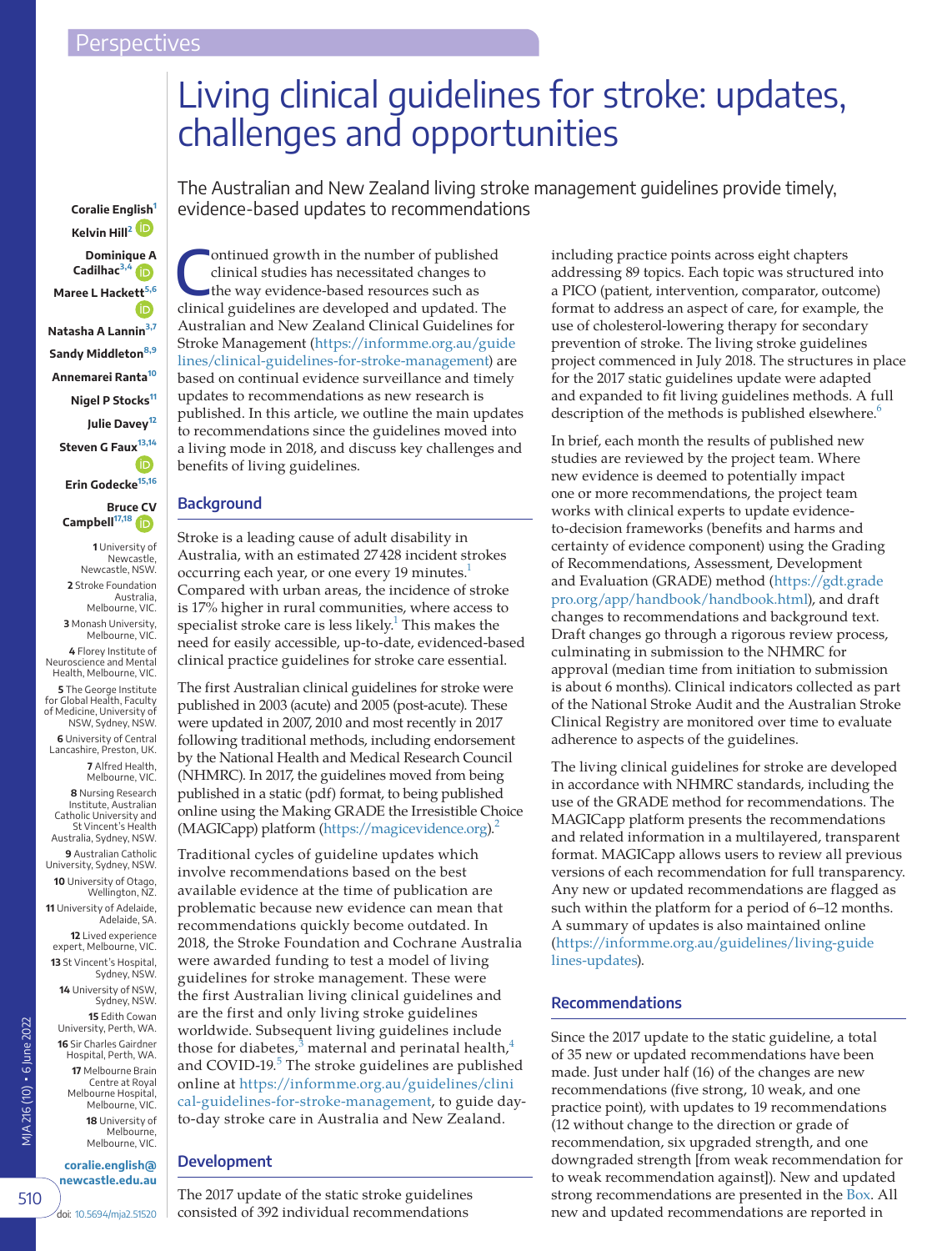the [Supporting Information](#page-4-0) and are described in brief below.

#### **Acute medical and surgical management**

The first living guideline recommendation, developed after the 2017 update but before the start of the funded living guidelines project, extended the time window for endovascular clot retrieval to 24 hours for specific clinical presentations.<sup>11</sup> Additionally, based on results from new studies,<sup>12-14</sup> the recommended time window for safe administration of alteplase has been extended to 9 hours post-stroke and a new recommendation made about safe use of alteplase for stroke of unknown onset time. Both recommendations are based on favourable perfusion imaging. Two new recommendations have been made for the use of tenecteplase as an alternative to alteplase within 4.5 hours of stroke onset<sup>15</sup> or for large vessel occlusions.<sup>16</sup> Ticagrelor in combination with aspirin commenced within 24 hours of symptom onset and continued for the first 30days may now be used for acute antiplatelet therapy for people with minor ischaemic stroke or transient ischaemic attack, $17$  although this should be considered secondary to a strong recommendation for aspirin plus clopidogrel for the first 21days. The recommendation for oxygen therapy has been updated to include a specific threshold (92% blood oxygen saturation on room air), above which routine use of supplemental oxygen therapy is not recommended.<sup>18</sup> There is a new recommendation for the use of telestroke services to assist in patient assessment and decision making for the use of thrombolysis and/or endovascular clot retrieval for people presenting to hospitals where medical specialist services are not available.<sup>19,20</sup> Finally, there is a new recommendation that clarifies that patients not receiving nasogastic feeding do not require head elevation and may be managed in any position.<sup>[21](#page-4-6)</sup>

#### **Secondary prevention**

Several recommendations have been updated regarding secondary prevention. The first specifies a target of <1.8mmol/L for low density lipoprotein levels for people with ischaemic stroke.<sup>[22](#page-4-7)</sup> The recommendation for management of patent foramen ovale now specifies that where this is considered the likely cause of stroke, percutaneous closure should occur.[23](#page-4-8) People who were taking antiplatelet therapy before experiencing an intracerebral haemorrhage may be safely recommenced, although the optimal timing for this is not clear.<sup>24</sup> Left atrial appendage occlusion may be considered for the management of atrial fibrillation if there is a genuine contraindication to anticoagulation. $25$  Non-pharmacological interventions to reduce stroke risk factors include exercise training as well as individual support and counselling, and the final new recommendation suggests that people with stroke should follow a Mediterranean style diet. $^{26}$  $^{26}$  $^{26}$ 

## **Rehabilitation**

The most significant updated recommendation pertains to the use of selective serotonin reuptake inhibitors (SSRIs) to reduce disability after stroke. New large trials $27,28$  found SSRIs did not reduce disability and were associated with a small risk of harm, and therefore are no longer recommended for routine use in this context but may still be relevant specifically to prevent or treat depression. The recommendations for management of motor weakness and difficulty standing have been updated. These updates include greater specificity in the types of training modalities that are recommended. Finally, new recommendations for specific interventions to improve memory function, and for the use of telehealth as an alternative mode of rehabilitation service delivery<sup>29</sup> have been made.

#### **Managing complications**

Due to an increase in the number of published high quality, albeit small trials, it is now recommended that acupuncture may be considered for the management of shoulder pain after stroke. $30$  Minor changes have also been made in preventing or managing swelling in the arms or legs.

### **Discussion**

Major updates to the guidelines over the past four years have occurred, ensuring the recommendations are current. Importantly, there have been no cases in which a recommendation for an intervention has been downgraded from a strong to a weak recommendation. Furthermore, no recommendation has been changed multiple times. Important new recommendations have been made regarding lifesaving therapy such as extension of the time window for endovascular clot retrieval and the administration of alteplase for thrombolysis.

The key benefit of living guidelines is the ability to rapidly update recommendations in response to new evidence. As a case example, results from the EXTEND trial demonstrating the safety and efficacy of thrombolysis up to 9 hours after stroke were published in May 2019, $^{12}$  followed soon after by a systematic review and individual patient data meta-analysis.<sup>13</sup> By November 2019, our updated recommendation had completed the full development, review and public consultation process and was endorsed by the NHMRC and disseminated to key end-user organisations; a total time of less than six months.

While it is hard to estimate the direct and definitive impact of rapid guideline updates, based on trial outcomes and reported patient numbers, we estimate that about 320 Australians each year may be saved from premature death or disability following a severe stroke based on the updated recommendations for endovascular clot retrieval from 6–24 hours after symptom onset (unpublished data). Rapid guideline updates as part of a living model are almost certain to have played a significant role by expediting local and state-wide system changes. Further work to quantify the impact, including the potential economic impact and return-on-investment, of the living guidelines compared with traditional guideline updates is planned. Since 2007, we have had national, standardised systems of monitoring adherence to the clinical guideline recommendations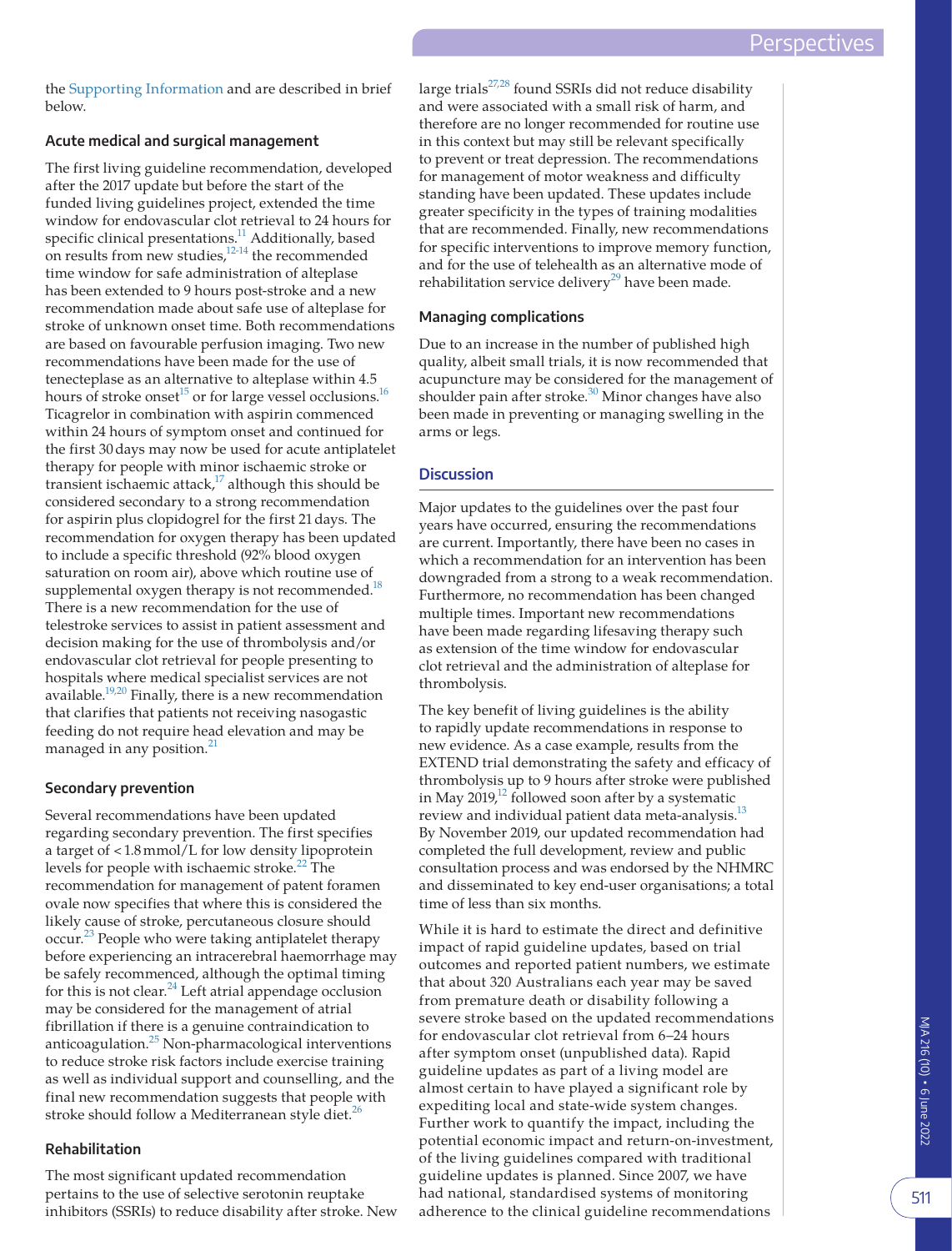<span id="page-2-0"></span>

|                                                 | <b>Specific recommendations</b>                                                                                                                                                                                                                                                                                                                                                                                                                                                                                                                                                                                             | New or updated | Summary of change                                                                                                                                                                                                          |
|-------------------------------------------------|-----------------------------------------------------------------------------------------------------------------------------------------------------------------------------------------------------------------------------------------------------------------------------------------------------------------------------------------------------------------------------------------------------------------------------------------------------------------------------------------------------------------------------------------------------------------------------------------------------------------------------|----------------|----------------------------------------------------------------------------------------------------------------------------------------------------------------------------------------------------------------------------|
| <b>Acute medical and</b><br>surgical management |                                                                                                                                                                                                                                                                                                                                                                                                                                                                                                                                                                                                                             |                |                                                                                                                                                                                                                            |
| Thrombolysis                                    | For patients with potentially disabling ischaemic<br>stroke who meet perfusion mismatch criteria in<br>addition to standard clinical criteria, intravenous<br>alteplase (0.9 mg/kg, maximum 90 mg) should<br>be administered up to 9 hours after the time the<br>patient was last known to be well, or from the<br>midpoint of sleep for patients who wake with<br>stroke symptoms, unless immediate endovascular<br>thrombectomy is planned                                                                                                                                                                                | New            | Extends the time window<br>recommended for thrombolysis<br>treatment up to 9 hours after time<br>of stroke where imaging findings<br>suggest benefit                                                                       |
|                                                 | For patients with potentially disabling ischaemic<br>stroke due to large vessel occlusion who meet<br>specific eligibility criteria, intravenous tenecteplase<br>(0.25 mg/kg, maximum 25 mg) or alteplase (0.9 mg/<br>kg, maximum of 90 mg) should be administered<br>up to 4.5 hours after the time the patient was last<br>known to be well                                                                                                                                                                                                                                                                               | New            | Addition of a new recommended<br>antithrombotic agent (tenecteplase)                                                                                                                                                       |
| Neurointervention                               | For patients with ischaemic stroke caused by a<br>large vessel occlusion in the internal carotid artery,<br>proximal middle cerebral artery (M1 segment), or<br>with tandem occlusion of both the cervical carotid<br>and intracranial large arteries, endovascular<br>thrombectomy should be undertaken when the<br>procedure can be commenced between 6 and 24<br>hours after they were last known to be well if<br>clinical and computed tomography perfusion or<br>magnetic resonance imaging features indicate the<br>presence of salvageable brain tissue                                                             | New            | Extends the time window for<br>endovascular clot retrieval to 24<br>hours, in specific circumstances                                                                                                                       |
| Acute antithrombotic<br>therapy                 | Aspirin plus clopidogrel should be commenced<br>within 24 hours and used in the short term (first<br>3 weeks) in patients with minor ischaemic stroke<br>or high risk transient ischaemic attack to prevent<br>stroke recurrence                                                                                                                                                                                                                                                                                                                                                                                            | Updated        | New evidence of benefit of dual<br>antiplatelet therapy to prevent<br>secondary stroke                                                                                                                                     |
| Acute telehealth<br>services                    | In hospitals without onsite 24/7 stroke medical<br>specialist availability, telestroke systems should<br>be used to assist in patient assessment and<br>decision making regarding acute thrombolytic<br>therapy and possible transfer for endovascular<br>therapy. This system should include the ability for<br>stroke medical specialists to access remote brain<br>imaging scans and preferably include the use of<br>videoconferencing facilities or, if not possible,<br>ensure that the diagnosis and management<br>discussions between local clinicians, families and<br>patients occur via a telephone consultation | New            | This recommendation aims to ensure<br>all Australians have access to best<br>practice acute therapies after stroke,<br>regardless of where they live                                                                       |
| <b>Secondary prevention</b>                     |                                                                                                                                                                                                                                                                                                                                                                                                                                                                                                                                                                                                                             |                |                                                                                                                                                                                                                            |
| Cholesterol lowering<br>therapy                 | In patients with ischaemic stroke, cholesterol<br>lowering therapy should target low density<br>lipoprotein cholesterol < 1.8 mmol/L for secondary<br>prevention of atherosclerotic cardiovascular<br>disease                                                                                                                                                                                                                                                                                                                                                                                                               | New            | New trial evidence shows that more<br>intensive lowering of low density<br>lipoprotein levels reduces recurrent<br>cardiovascular events <sup>8</sup>                                                                      |
| Patent foramen ovale<br>management              | In patients with ischaemic stroke aged $\leq 60$ years<br>in whom a patent foramen ovale is considered the<br>likely cause of stroke after thorough exclusion<br>of other aetiologies, percutaneous closure of the<br>patent foramen ovale is recommended                                                                                                                                                                                                                                                                                                                                                                   | Updated        | Two new trials, long term follow-up<br>of a previous trial and a new meta-<br>analysis have confirmed the benefits<br>of patent foramen ovale closure<br>where it is considered the likely cause<br>of stroke <sup>9</sup> |
| <b>Rehabilitation</b>                           |                                                                                                                                                                                                                                                                                                                                                                                                                                                                                                                                                                                                                             |                |                                                                                                                                                                                                                            |
| Weakness                                        | For stroke survivors with reduced strength in their<br>arms or legs, progressive resistance training should<br>be provided to improve strength                                                                                                                                                                                                                                                                                                                                                                                                                                                                              | Updated        | Based on a new systematic review,<br>there is now sufficient evidence to<br>specify the type of strength training<br>that is most efficacious <sup>10</sup>                                                                |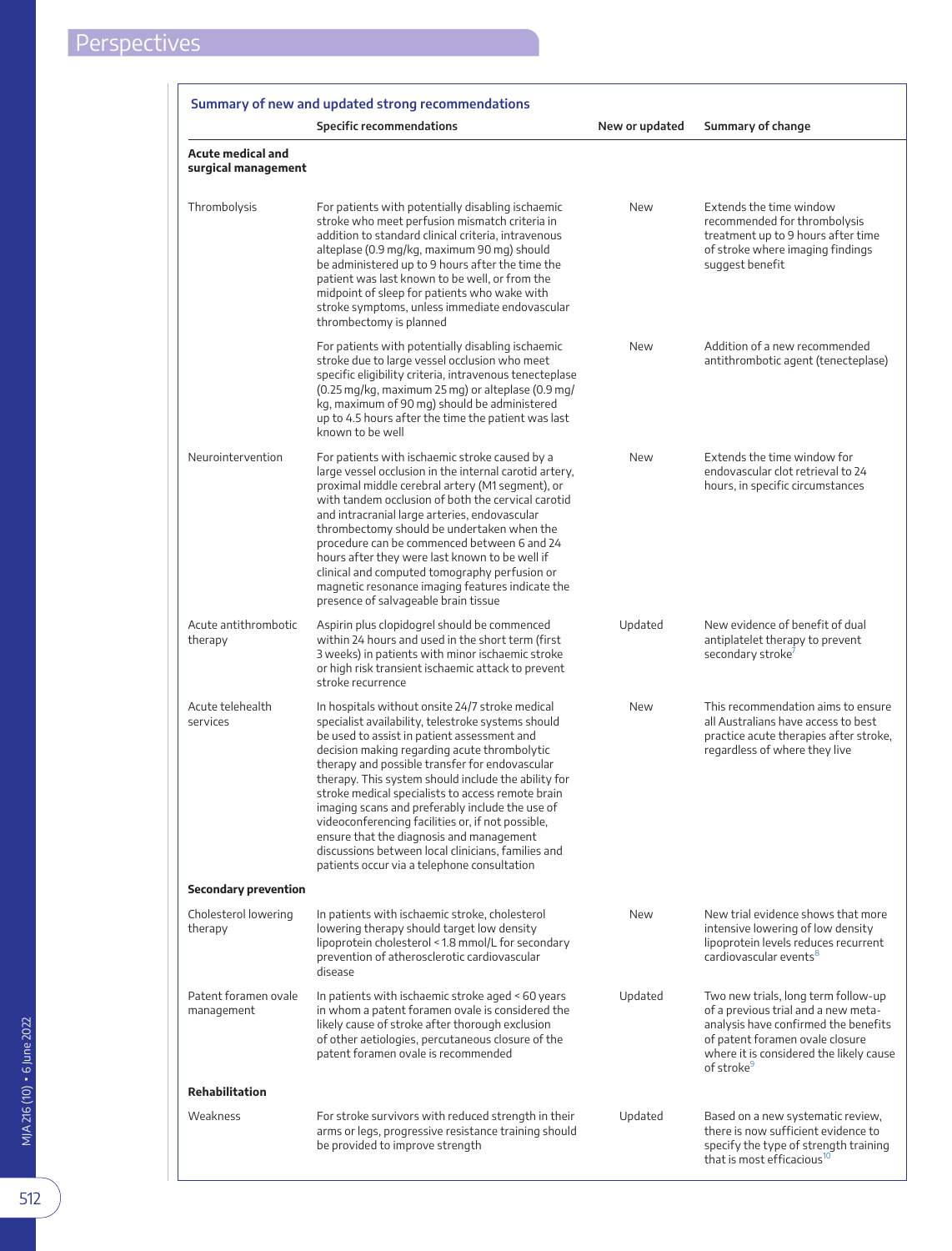in Australia. Specifically, these systems include the National Stroke Audit (detailed cross-sectional audits of acute care and inpatient rehabilitation every alternate year) and the Australian Stroke Clinical Registry, whereby adherence to the national acute care standards is continuously monitored, including patient outcomes 90–180 days after stroke. These data permit reliable assessment of practice change and health outcomes over time to inform economic and other impact assessments. However, preliminary findings of the independent evaluation indicate that end users of the living stroke management guidelines report have increased trust in and likelihood of accessing and following the guidelines compared with the traditional, periodically updated guideline model (Wiles L, Zurynski Y, Hibbert P, et al. Living stroke guidelines evaluation. Australian Institute of Health Innovation, 2021. Unpublished report).

Importantly, living guidelines provide currency of advice. The experience with stroke as well as other guidelines<sup>[3-5](#page-3-2)</sup> demonstrates that the rigour of the methods does not need to be compromised when living modes are adopted. The GRADE method is as appropriate for living guidelines as for traditional, periodic guidelines. NHMRC support is also vital in ensuring living guidelines continue to meet its standards.

Sustainability remains the key challenge for the living stroke guidelines. Collaboration with major stroke guideline groups in Europe and North America may improve guideline efficiency and sustainability, but although discussions have been undertaken, no formal projects have been forthcoming as only a few groups currently use the GRADE method. However, there has been strong collaboration and sharing of knowledge and experience with other national guideline groups as part of the Australian Living Evidence Consortium ([https://livingevidence.org.au/\)](https://livingevidence.org.au/). Compared with the costs of updating the stroke guidelines every five years, our initial experience indicates the living model is likely to have similar overall costs, but with the significant benefits of increased trust and use from clinicians. Ongoing, secure funding for this new model is now required for stroke along with similar guidelines for other high burden diseases.

The Australian and New Zealand living guidelines for stroke management are the first of their kind globally. A number of important changes have occurred in the guideline recommendations. Our model of continual evidence surveillance and timely updates to recommendations is feasible, but sustainability remains a challenge. Now that we have started down this road, the message from guideline end users is that a return to the old model of static updates is no longer acceptable, and ongoing long term investment in living guidelines must be prioritised.

It is important to note that due to the living nature of these guidelines, the information presented in this article is correct at the time of writing but may have been updated since.

**Acknowledgements:** The living stroke guidelines project is a partnership between the Stroke Foundation and Cochrane Australia and Monash University, funded by the Australian Government through the Medical Research Future Fund. The funders played no role in the development of the methods, in the writing of the report, or in the decision to submit the article for publication. With gratitude and thanks to the hours of volunteer time provided by 108 clinical expert working party members and the 28 consumer advisory group members: the living guidelines are not possible without you. We also acknowledge members of the steering committee who have been instrumental in the living quidelines process: in addition to the co-authors, we acknowledge Kevin English, Lisa Murphy and Fiona Simpson. A comprehensive list of contributors is available at [https://infor](https://informme.org.au/Guidelines/Clinical-Guidelines-for-Stroke-Management/Guidelines-supporting-documents) [mme.org.au/Guidelines/Clinical-Guidelines-for-Stroke-Management/Guide](https://informme.org.au/Guidelines/Clinical-Guidelines-for-Stroke-Management/Guidelines-supporting-documents) [lines-supporting-documents.](https://informme.org.au/Guidelines/Clinical-Guidelines-for-Stroke-Management/Guidelines-supporting-documents) Sandy Middleton receives funding from NHMRC Investigator Grant APP1196352. Natasha Lannin is supported by a National Heart Foundation of Australia Future Leader Fellowship (102055).

**Open access:** Open access publishing facilitated by The University of Newcastle, as part of the Wiley - The University of Newcastle agreement via the Council of Australian University Librarians.

#### **Competing interests:** No relevant disclosures.

**Provenance:** Not commissioned; externally peer reviewed. ■

© 2022 The Authors. Medical Journal of Australia published by John Wiley & Sons Australia, Ltd on behalf of AMPCo Pty Ltd.

This is an open access article under the terms of the [Creative Commons Attribution-](http://creativecommons.org/licenses/by-nc-nd/4.0/)[NonCommercial-NoDerivs](http://creativecommons.org/licenses/by-nc-nd/4.0/) License, which permits use and distribution in any medium, provided the original work is properly cited, the use is non-commercial and no modifications or adaptations are made.

- <span id="page-3-0"></span>**1** Deloitte Access Economics. No postcode untouched: stroke in Australia 2020. Stroke Foundation, 2020. [http://maps.strokefoun](http://maps.strokefoundation.com.au/wp-content/themes/dlstroke/downloads/No Postcode Untouched 2020 Final report.pdf) [dation.com.au/wp-content/themes/dlstroke/downloads/No%20](http://maps.strokefoundation.com.au/wp-content/themes/dlstroke/downloads/No Postcode Untouched 2020 Final report.pdf) [Postcode%20Untouched%202020%20Final%20report.pdf](http://maps.strokefoundation.com.au/wp-content/themes/dlstroke/downloads/No Postcode Untouched 2020 Final report.pdf) (viewed Jan 2022).
- <span id="page-3-1"></span>**2** MAGIC Evidence Ecosystem Foundation. [https://magicevidence.](https://magicevidence.org) [org](https://magicevidence.org) (viewed Jan 2022).
- <span id="page-3-2"></span>**3** White H, Tendal B, Elliott J, et al. Breathing life into Australian diabetes clinical guidelines. Med J Aust 2020; 212: 250-251. [https://](https://www.mja.com.au/journal/2020/212/6/breathing-life-australian-diabetes-clinical-guidelines) [www.mja.com.au/journal/2020/212/6/breathing-life-australian](https://www.mja.com.au/journal/2020/212/6/breathing-life-australian-diabetes-clinical-guidelines)[diabetes-clinical-guidelines](https://www.mja.com.au/journal/2020/212/6/breathing-life-australian-diabetes-clinical-guidelines)
- <span id="page-3-3"></span>**4** Vogel JP, Dowswell T, Lewin S, et al. Developing and applying a 'living guidelines' approach to WHO recommendations on maternal and perinatal health. BMJ Glob Health 2019; 4: e001683.
- <span id="page-3-4"></span>**5** Tendal B, Vogel JP, McDonald S, et al. Weekly updates of national living evidence-based guidelines: methods for the Australian living guidelines for care of people with COVID-19. J Clin Epidemiol 2021; 131: 11-21.
- <span id="page-3-5"></span>**6** Hill K, English C, Campbell BCV, et al. Feasibility of national living guideline methods: the Australian Stroke Guidelines. J Clin Epidemiol 2021; 142: 184-193.
- <span id="page-3-9"></span>**7** Hao Q, Tampi M, O'Donnell M, et al. Clopidogrel plus aspirin versus aspirin alone for acute minor ischaemic stroke or high risk transient ischaemic attack: systematic review and meta-analysis. BMJ 2018; 363: k5108.
- <span id="page-3-10"></span>**8** Amarenco P, Kim JS, Labreuche J, et al. A comparison of two LDL cholesterol targets after ischemic stroke. N Engl J Med 2020; 382: 9-19.
- <span id="page-3-11"></span>**9** Turc G, Calvet D, Guérin P, et al. closure, anticoagulation, or antiplatelet therapy for cryptogenic stroke with patent foramen ovale: systematic review of randomized trials, sequential metaanalysis, and new insights from the CLOSE study. J Am Heart Assoc 2018; 7: e008356.
- <span id="page-3-12"></span>**10** Dorsch S, Ada L, Alloggia D. Progressive resistance training increases strength after stroke but this may not carry over to activity: a systematic review. J Physiother 2018; 64: 84-90.
- <span id="page-3-6"></span>**11** Albers GW, Marks MP, Kemp S, et al. Thrombectomy for stroke at 6 to 16 hours with selection by perfusion imaging. N Engl J Med 2018; 378: 708-718.
- <span id="page-3-7"></span>**12** Ma H, Campbell BCV, Parsons MW, et al. Thrombolysis guided by perfusion imaging up to 9 hours after onset of stroke. N Engl J Med 2019; 380: 1795-1803.
- <span id="page-3-8"></span>**13** Campbell BCV, Ma H, Ringleb PA, et al. Extending thrombolysis to 4·5-9 h and wake-up stroke using perfusion imaging: a systematic